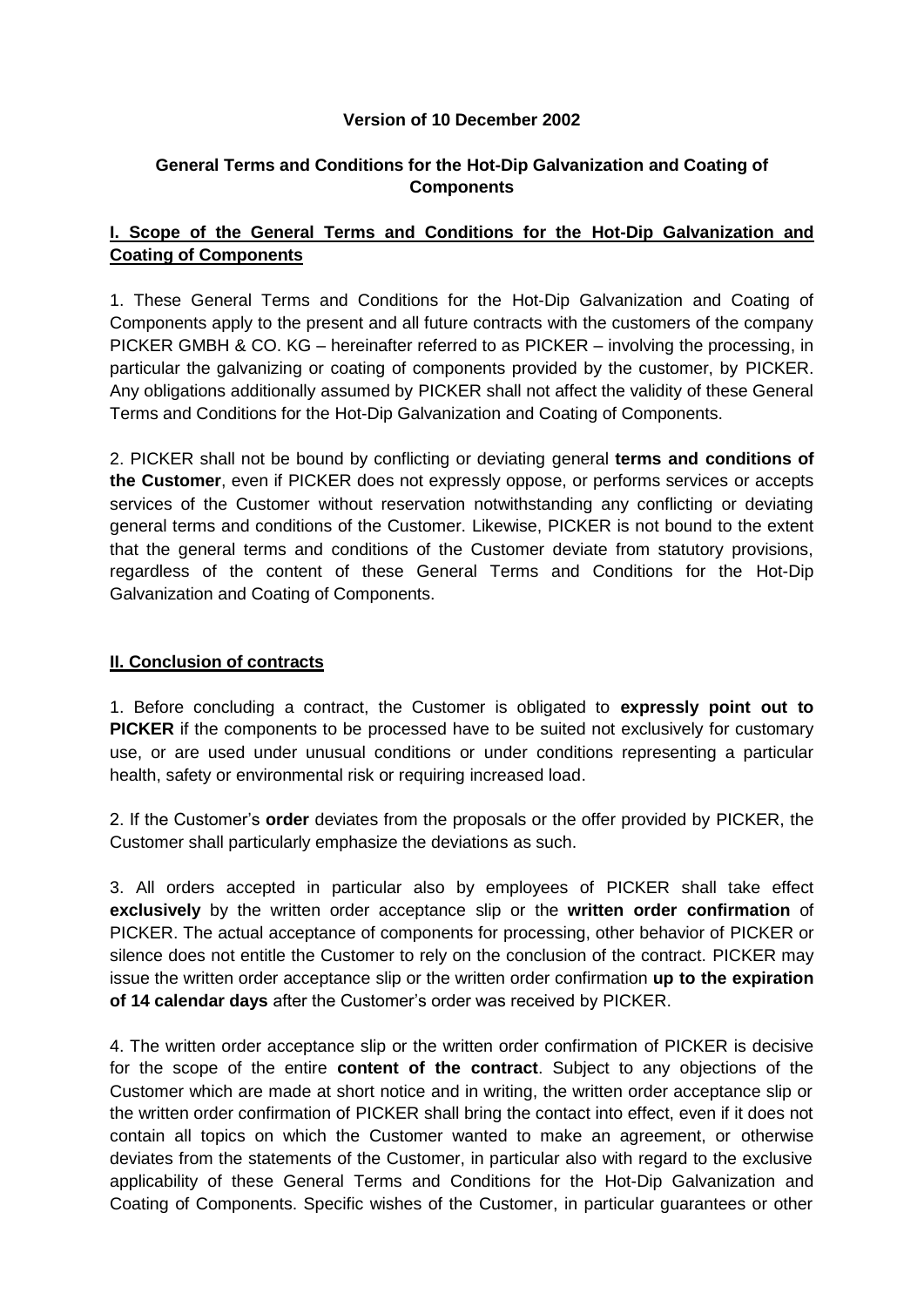covenants with regard to the processing of the components or the performance of the contract therefore require express written confirmation in each case.

5. The **employees** of PICKER are not authorized to refrain from the requirement of the written order acceptance slip or written order confirmation, or to enter into commitments with a deviating content, or to declare guarantees. **Modifications** of the concluded contract shall also require a written confirmation of PICKER.

# **III. Obligations of PICKER**

1. PICKER shall perform all hot-dip galvanizing works in accordance with DIN EN ISO 1461, centrifugal galvanizing in accordance with DIN 267 Part 10, and coating works in accordance with DIN EN ISO 12 944. PICKER is not obligated to perform **services** which are not specified in the written order acceptance slip or written order confirmation or in these General Terms and Conditions for the Hot-Dip Galvanization and Coating of Components.

2. PICKER is obligated to supply **pieces of an average kind and quality,** taking into account the tolerances which are usual in the trade with regard to the type, quantity, quality and packaging. PICKER is entitled to perform partial deliveries and bill them separately.

3. PICKER shall store the components handed over and shall treat them with the same care PICKER usually applies in its own matters. PICKER will only pay damages for damages occurred to the **components** to the extent that PICKER is obligated to do so according to the provisions of Section VIII. Any further liability of PICKER is excluded. PICKER is not obligated to take out any insurance.

4. Agreed **delivery times** require that the Customer hands over the components to be processed at the time indicated in the order confirmation, submits any documents, permits or approvals to be obtained in due time, makes down payments as agreed, and performs all other obligations incumbent on it in due time. Apart from that, the delivery times specified by PICKER are always approximate values. The delivery date is observed if PICKER has notified the Customer by the delivery date that the components are ready for delivery. PICKER is entitled to delivery prior to the agreed date.

5. PICKER is entitled to perform contractual obligations **after the scheduled date**, if the Customer is informed about the delay and a period for subsequent performance is notified to the Customer, unless subsequent performance is unacceptable to the Customer, or the Customer refuses the offer of subsequent performance within a reasonable period. In case of subsequent performance, PICKER shall refund the additional expenses of the Customer which are demonstrably necessary due to the delay, to the extent that PICKER is liable for damages according to the provisions of Section VIII.

6. PICKER is not obligated to take back **packaging material** (transport, sales or other packaging) from the Customer. Notwithstanding any legal provisions, the Customer shall reuse, recycle or otherwise dispose of the packaging as prescribed otherwise at its own expense. The provision above shall apply regardless of whether the packaging is charged separately to the Customer or not.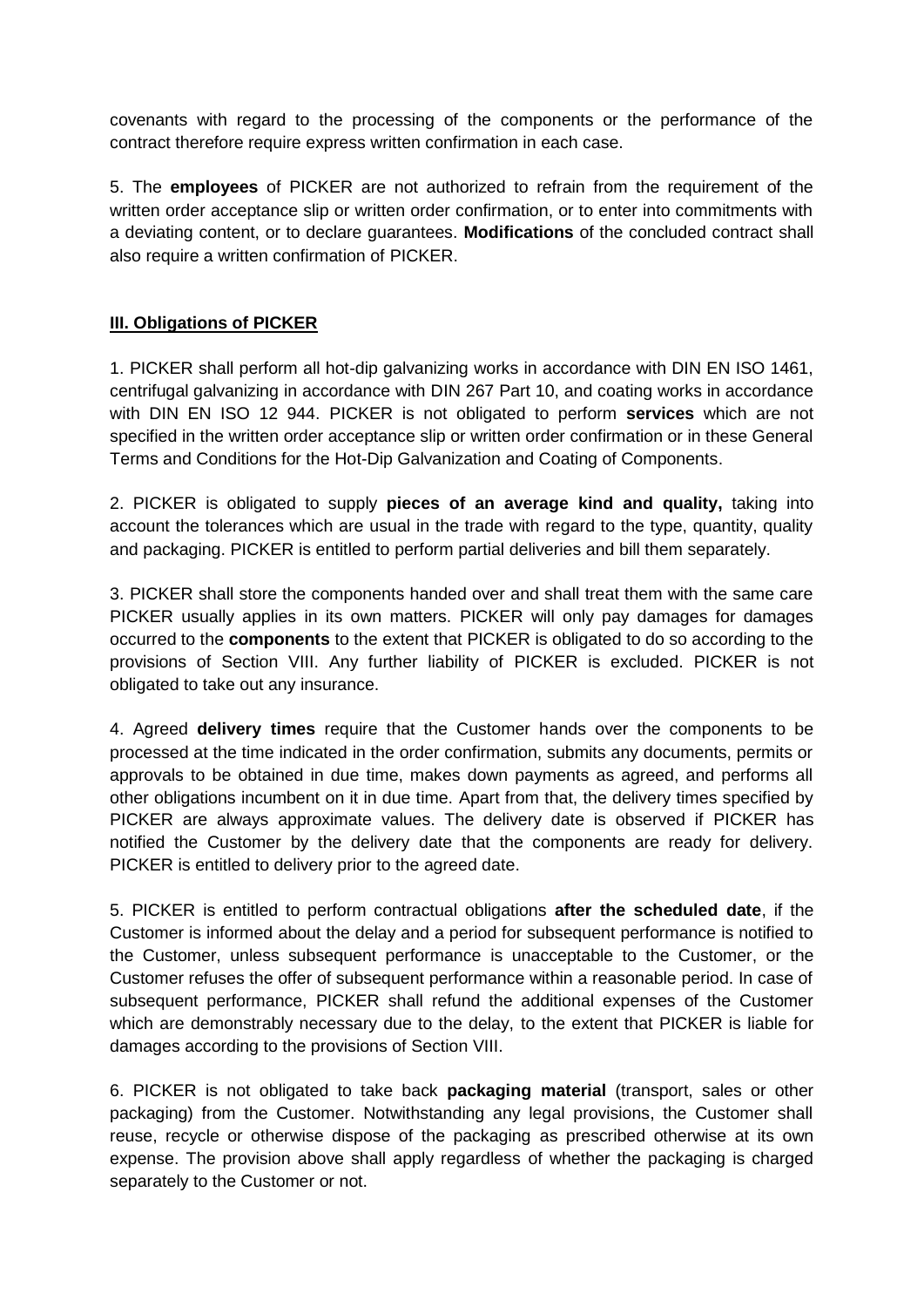7. Without waving any further statutory rights, PICKER is entitled to the **defense of uncertainty** according to § 321 of the German Civil Code (BGB) in particular if the Customer insufficiently performs its obligations to PICKER or third parties, or is slow to pay, or the limit set by a credit insurer is exceeded or will be exceeded with the forthcoming delivery. Instead of the defense, PICKER may make future works – including already confirmed works – dependent on prepayment. PICKER is not obligated to continue with its services as long as services provided by the Customer to avoid the defense do not offer sufficient security or may be subject to appeal.

# **IV. Obligations of the Customer**

1. The Customer shall deliver all components handed over to PICKER for processing together with a delivery note, which contains a description of the component and details on the **number of pieces**. PICKER can check the number of pieces only by random samples.

2. The Customer shall ensure that it will hand over to PICKER exclusively components which are **suitable for galvanization** according to DIN EN 10025 and designs which are **appropriate for galvanization**, which are suitable for hot-dip galvanizing due to their chemical composition and their mechanical characteristics. PICKER may verify their suitability only by visual inspection. Steel materials according to other standards and/or with other characteristics can be accepted by PICKER for processing only after express written confirmation in the order acceptance slip or the order confirmation.

### **V. Price and payment**

1. Notwithstanding any further obligations to secure or prepare payments, the compensation shall be **due for payment** upon the issue of the invoice. The amount of the interest payable after the due date provided by law shall be determined according to § 288 BGB. Periods granted for payment will cease to apply and receivables will be immediately due for payment if the opening of insolvency proceedings on the Customer's assets is applied for, if the Customer fails to meet material obligations owed to PICKER or third parties without a justified cause, or if the Customer has provided inaccurate information on its creditworthiness.

2. The **calculation basis** for determination of the price is the original weight of the galvanized goods determined by PICKER. If no price has been agreed, the list price of PICKER which is prevailing at the delivery date shall apply. PICKER reserves the right to charge a minimum price for small orders.

3. The galvanizing and coating works incumbent on PICKER are covered by the **price**. Cleaning and straightening works as well as packaging are charged separately, if they exceed the requirements of DIN EN ISO 1461. If other ancillary works are necessary, PICKER is entitled to charge surcharges. Such ancillary works include in particular the removal of old paint coats or old zinc coatings, the subsequent placement of galvanizing openings, and dipping components twice.

4. Covenants for **cash discounts** must be shown in each individual case in the written order confirmation of PICKER, and shall apply only under the condition of timely and full payment.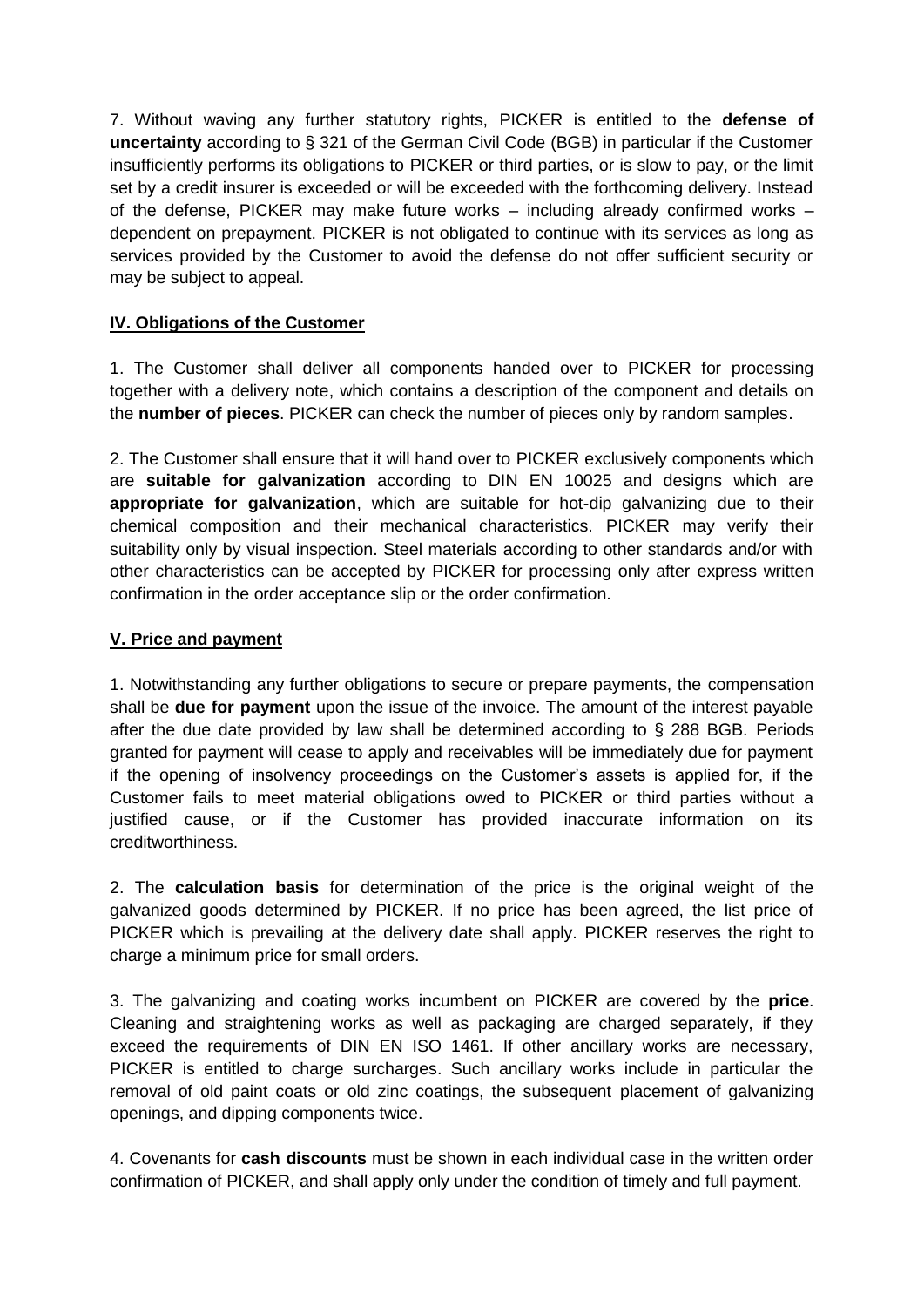5. The **payments** shall be transferred in EUROS without deduction and free of charge through the banking institution designated by PICKER. **Timeliness** of the payment depends on the time when the amount is credited to the bank account without reservation.

6. PICKER may **set off** incoming payments at its own discretion against the accounts receivable from the Customer by virtue of its own or assigned rights at the time of payment.

7. Rights of the Customer to **set-off** against the claims of PICKER are excluded, unless the counterclaim is founded in the Customer's own right and has either been legally established by a court or is due and undisputed or has been accepted by PICKER in writing.

8. Rights of the Customer to **withhold** the payment or to raise defenses are excluded, unless the Customer is entitled to this according to § 641 para. 3 BGB or PICKER has materially violated obligations which are due to and arising from the same contractual relationship in spite of a written warning, and has not offered appropriate security.

# **VI. Warranty**

1. Without waiving the statutory exclusions or restrictions of responsibility of PICKER, the goods are considered to have a **material defect** if they deviate significantly from the kind, quantity or quality agreed in the written order acceptance slip or the written order confirmation, taking into account the provisions in Section III., or in the absence of agreed quality, if they deviate significantly from the quality customary in Arnsberg, or if it is obvious that they are not suitable for the use which is customary in Arnsberg. Rejects and shortfalls up to 5% in case of small parts delivered as bulk material and white rust at the components which does not impair corrosion protection do not constitute material defects.

2. Unless expressly provided otherwise in the written order acceptance slip or the written order confirmation, PICKER is in particular **not responsible** to ensure that the processed components are suitable for any use other than the customary use, or that they fulfill any further requirements of the Customer. PICKER is not liable for material defects arising after the time when the risk has passed. PICKER is not responsible if the Customer has handed over materials or designs which are unsuitable for galvanizing or coating. This applies in particular if stress results in deformations and cracks.

PICKER is also not responsible for faults or occurrences to the pieces to be galvanized, which are caused by the base material or prior processing (e.g. rolling defects, peelings, scales, overfolds, rough surfaces, scars, grooves, edges, welding pits, chips, etc.).

3. Also in case of follow-up business, **guarantees** or covenants requested by the Customer always have to be specifically shown in the written order acceptance slip or the written order confirmation. In particular keyword-style descriptions, reference to generally accepted standards and DIN standards, the use of trademarks or quality marks, or the submission of specimen or samples do not by themselves constitute the assumption of a guarantee or covenant. The employees of PICKER are not entitled to grant guarantees or covenants or to make statements on special applications or on the economic viability of the processed components.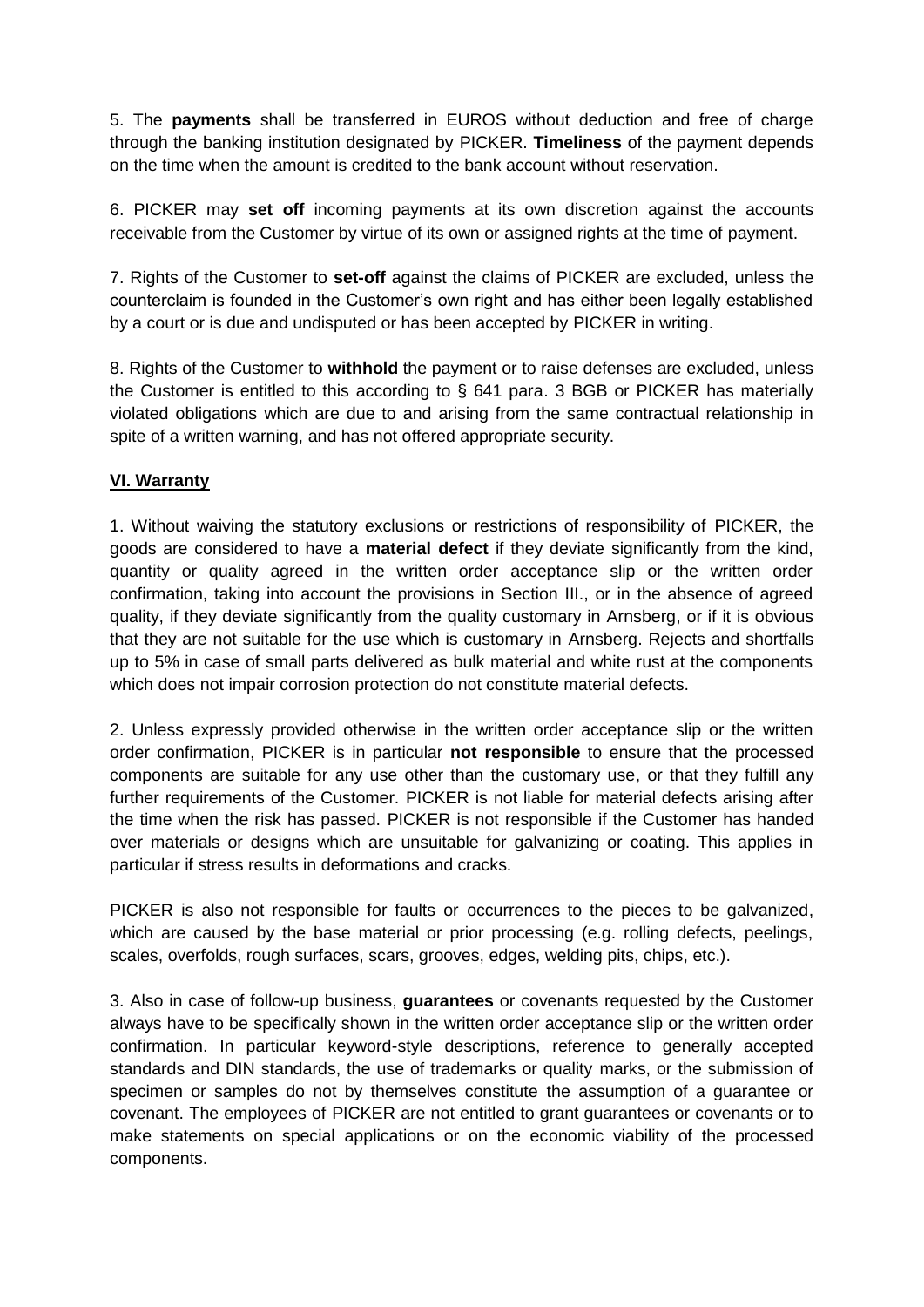4. If the Customer itself or through third parties makes **attempts to remove material defects** without the approval of PICKER, PICKER is released from the warranty obligation, unless they are appropriately removed and PICKER is immediately notified.

5. The Customer shall **immediately** inspect each individual consignment in every respect for visible and typical quality, quantity and other kinds of deviations. Upon their **acceptance**, the components are considered approved. The installation or any other use of the components are considered acceptance. **Notices of defects** have to be made directly to PICKER immediately in writing and exactly stating their type and extent. The employees of PICKER are not entitled to accept notices of defects or issue warranty-related statements.

6. In case of justified complaints, the Customer may request **subsequent performance** from PICKER in accordance with the statutory provisions within a reasonable period after notification of a defect. Imperfections are post-processed with single-component zinc dust coating materials. PICKER is not obligated to pay the expenses incurred for subsequent performance, if they are increased because of relocation or other modifications of the components made after the notice of defects was sent. Shipping costs resulting from a return of a consignment are only at the expense of PICKER if PICKER has expressly requested the return.

7. In case that subsequent performance definitely fails, is impossible or is not performed within a reasonable time, the Customer is entitled according to the statutory provisions to **reduce** the compensation or **withdraw** from the contract after setting a period and notice of refusal within a preclusion period of four weeks after expiry of the deadline. Notwithstanding the Customer's legal remedies, PICKER is always entitled to improve faulty components.

8. Subject to any written confirmed covenants to the contrary, and subject to fraudulent concealment by PICKER, the Customer does **not have any further claims** for defects. Claims for damages according to the provisions in Section VIII. which are established by operation of law remain unaffected thereof.

9. Any claims of the Customer based on defects shall **fall under the statute of limitations** one year after commencement of the respective statutory limitation period. Claims for damages based on intent remain unaffected thereof.

### **VII. Withdrawal**

1. In addition to the provisions in Section VI.-7., the **Customer is entitled** to withdraw from the contract, taking into account the relevant statutory provisions, if the services owed by PICKER have become impossible, PICKER is in delay with the performance of contractual principal obligations, or has otherwise breached duties established by this contract and PICKER is responsible for the delay or breach of duties according to Section VIII.-1.-b). In order for a delay to be considered to exist, it is always necessary without waiving any further statutory requirements also in case of a specified delivery timeframe, to submit a separate written request directly to PICKER after the due date, to perform the service within a reasonable time.

2. Without waiving any further statutory rights, **PICKER is entitled** to withdraw from the contract without compensation if the Customer objects to the application of these General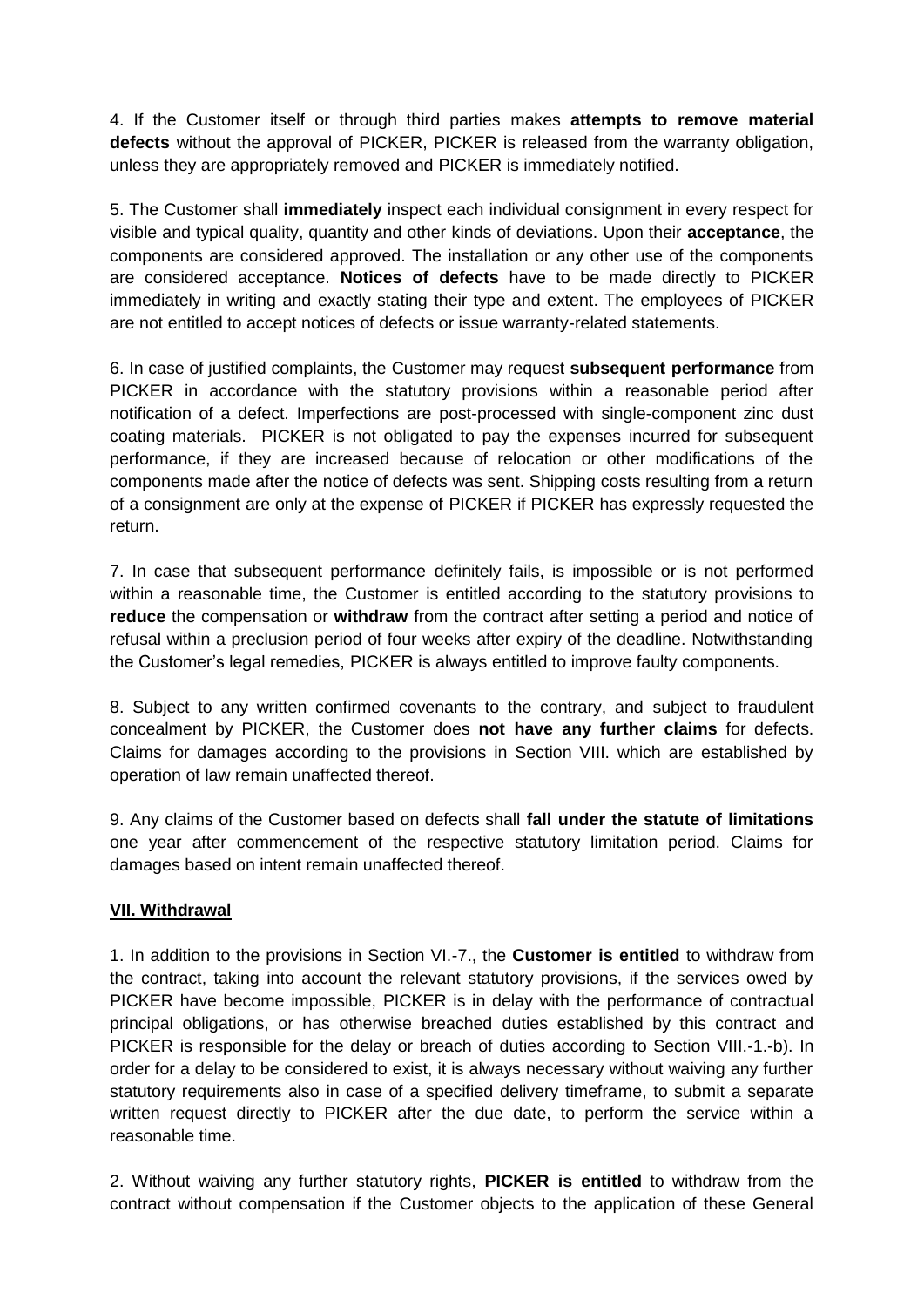Terms and Conditions for the Hot-Dip Galvanization and Coating of Components, if the opening of insolvency proceedings on the Customer's assets is applied for, if the Customer fails to fulfill material obligations owed to PICKER or third parties without stating a justifying cause, if the Customer provides inaccurate information on its creditworthiness, if PICKER without fault is not delivered itself properly or in due time, or if PICKER is no longer able to perform its service obligations for other causes with means which are acceptable taking into account its own interests and the justified interests of the Customer, which can be identified upon conclusion of the contract, and in particular the agreed consideration.

## **VIII. Damages**

1. Except for the liability under the Product Liability Act for damages resulting from the culpably injury of the life, body or health, **PICKER is obligated to pay damages** within the scope of this contract and outside the contract without waiving the statutory requirements only in accordance with the provisions below. These provisions shall also apply if any warranty obligations are violated and in case of default:

a) The Customer is primarily obligated in accordance with the provisions in Section III. to accept an offer for subsequent performance, and in accordance with the provisions in Section VI. to accept the **warranty-related remedies**, and may claim damages only for remaining disadvantages, but in no case instead of other legal remedies.

b) PICKER shall be liable only in case of culpable **breach** of material obligations and in case of intentional or grossly negligent breach of other **duties** owed to the Customer.

c) In case of liability, and taking into account the limits according to letter d), PICKER shall replace the proven **loss** of the Customer to the extent in which the loss was **foreseeable** for PICKER as a consequence of the breach of duty upon conclusion of the contract with regard to the occurrence and amount of the loss and could not have been avoided by the Customer. The Customer shall **inform** PICKER in writing before contract conclusion on any particular risks, risks of atypical losses and unusual amounts of loss.

d) **PICKER will not assume liability** for lost profit and non-material adverse effects. Apart from that, the **amount of compensation** based on default shall be limited to 0.5% for each completed week of default and a maximum of 5%, and based on other breaches of duty to 200% of the value of the services. This paragraph shall not apply to gross culpability of the bodies or executives.

e) Notwithstanding compliance with the statutory provisions and the provisions set forth in these General Terms and Conditions for the Hot-Dip Galvanization and Coating of Components, the Customer may only claim **compensation instead of performance** after having threatened PICKER with the refusal of accepting performance, and in the absence of performance having definitely refused performance to PICKER within a reasonable time after the threat of refusing acceptance.

f) The **limitation period** for contractual claims shall also apply to extra-contractual claims of the Customer against PICKER competing with contractual claims. Provided that PICKER is not liable on account of intent or the Customer's claim has not fallen under the statute of limitations before, taking legal action for damages is subject to a **preclusion period of 6 months**, commencing with the refusal of the payment of damages.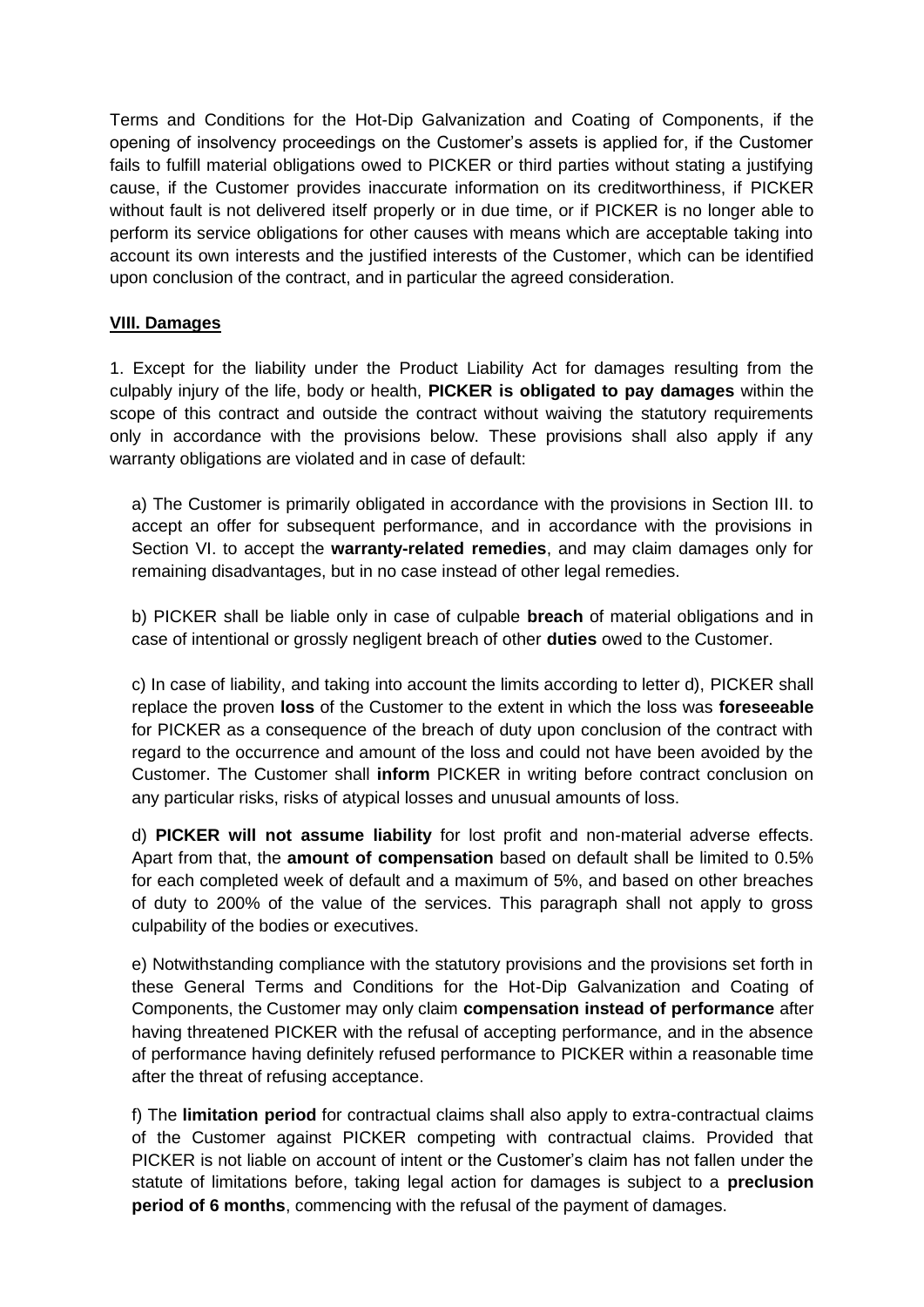g) The provisions above on the liability of PICKER shall also apply to statutory claims of the Customer for compensation of **wasted expenses** and for the **personal liability** of the employees, workers, staff, representatives and vicarious agents of PICKER.

2. Notwithstanding any further statutory or contractual claims of PICKER, the **Customer** is **obligated to pay damages** to PICKER as follows:

a) In case of **delayed receipt of payment**, the Customer shall reimburse the legal costs of judicial and extra-judicial litigation as well as interest of 8% above the base rate of the European Central Bank.

b) Subject to the Customer's proof that no damage or only considerably less damage was suffered, PICKER shall be entitled in case of **delayed acceptance** or in the case of a release order for delivery which was agreed upon but not made by the Customer after setting a reasonable grace period, to claim **damages at a flat rate** of 15% of the respective delivery amount without proof.

c) The Customer shall compensate PICKER for all damages including lost profit which were caused by the provision of materials which are **not suitable for galvanization** or designs which are **not appropriate for galvanization.**

## **IX. Contractor's lien and property pledged as collateral**

1. There is a **contractor's lien** on the components handed over to PICKER for processing, securing all claims of PICKER that may arise from the business relationship with the Customer.

2. If PICKER hands over the components to the Customer before all claims to PICKER are fully satisfied, **the Customer transfers ownership of the components to PICKER in order to secure** all claims arising from any kind of legal cause, including the principal and secondary claims of PICKER to the Customer that may become due in the future. In the case of current accounts, the respective balance is secured. The Customer shall keep the components safe for PICKER without compensation.

3. If the Customer only has a contingent right to the components, transfer of the property shall be replaced by **transfer of the contingent right**. The Customer grants PICKER with immediate effect the right to waive retention of title by satisfaction of the owner.

4. If the components are assigned to a third party as a security, the **Customer shall assign its claim for retransfer of ownership to PICKER**. This shall also apply to possible claims of the Customer arising from excessive security to owners on account of reservation of title and security. PICKER accepts such assignment.

5. The Customer is obligated to **insure** the components in regard to which ownership according to Section IX.-2. or the contingent right according to Section IX.-3. was transferred to PICKER by way of security, or in respect of which a claim for retransfer of ownership according to Section IX.-4. was assigned to PICKER, against theft, damage and destruction, and on RIETBERGWERKE's request to store the components separately or isolate them in a suitable manner at the Customer's own expense, and to take all measures which are necessary to **comprehensively safeguard the aforementioned rights or claims**. The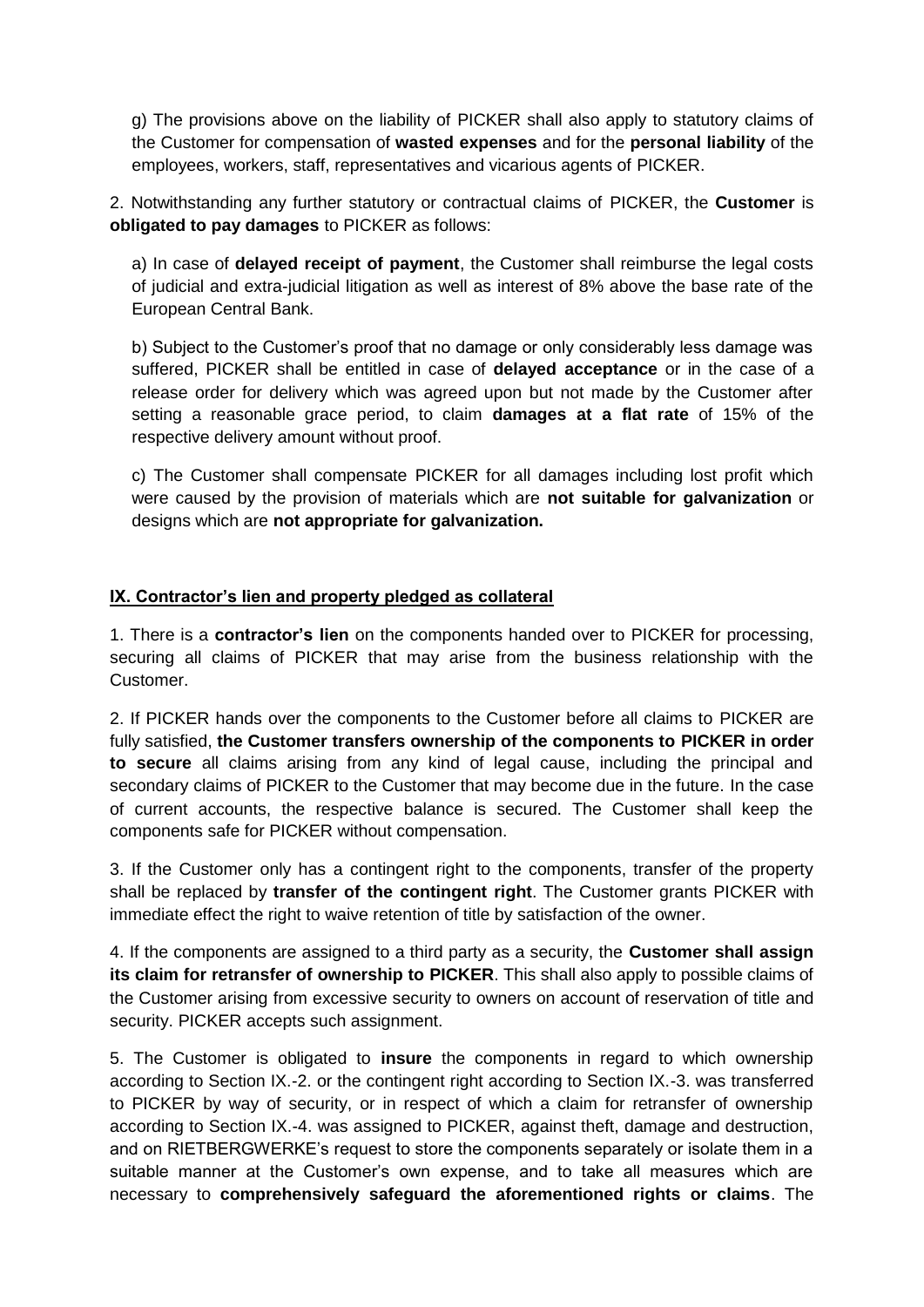Customer herewith irrevocably assigns the full amount of the claims against the insurances to PICKER by way of security, and PICKER accepts such assignment.

6. The Customer shall **inform** PICKER immediately in writing if claims or rights are asserted by a third party with regard to the components in regard to which ownership according to Section IX.-2. or the contingent right according to Section IX.-3. was transferred to PICKER by way of security, or in respect of which a claim for retransfer of ownership according to Section IX.-4. was assigned to PICKER, or with regard to the claims assigned to PICKER, and shall assist PICKER free of charge in the pursuit of its interests. If a **third party** acquires rights to the components, the claims of the Customer to the third party including all rights are herewith irrevocably assigned to PICKER by way of security, and PICKER accepts such assignment.

7. The Customer may **sell** the components in regard to which ownership according to Section IX.-2. or the contingent right according to Section IX.-3. was transferred to PICKER by way of security, or in respect of which a claim for retransfer of ownership according to Section IX.-4. was assigned to PICKER, within the scope of proper business management, and only under the condition that the Customer is not in default with its payments. The Customer is not entitled to any other disposals (e.g. transfer by way of security, pledging, etc.). The Customer herewith irrevocably assigns the full amount of **claims against its buyers** to which the Customer is entitled from the sale of the components, including all ancillary rights, by way of security to PICKER. If the Customer includes the claims arising from a sale into a **current account relationship** with its buyers, it herewith irrevocably assigns the full amount of the current account receivables after balancing by way of security to PICKER, and PICKER accepts the assignments.

8. The Customer remains entitled to **collect** the claims assigned to PICKER on **a trust basis** on behalf of PICKER, provided that it is not in delay with its payments. The Customer is not entitled to assign the claims to third parties. The Customer shall record any incoming payments separately and immediately pass them on to PICKER until the secured claims of PICKER are fully satisfied. If payment is effected by transfer to the Customer's credit institution, the Customer herewith irrevocably assigns the claims it is entitled to against its credit institution to PICKER. If the Customer receives **bills of exchange** to settle the claims against third parties, it herewith irrevocably assigns the claims it is entitled to against its credit institution in case of discounting the bill of exchange to PICKER.

9. The further **treatment and processing** of components which are not fully paid yet, in regard to which ownership according to Section IX.-2. or the contingent right according to Section IX.-3. was transferred to PICKER by way of security, or in respect of which a claim for retransfer of ownership according to Section IX.-4. was assigned to PICKER, shall be carried out on behalf of PICKER as the manufacturer as defined in § 950 BGB without any obligations arising for PICKER. In case of **combination or mixing** with other objects, PICKER shall be entitled to co-ownership in the new object in relation of the invoice amount of the components being subject to retention of title to the invoice amount of the other objects used. The combination with a **real estate** shall be only on a temporary basis. If the component is mixed, blended or combined with other objects in a manner so that the ownership of PICKER lapses by virtue of law, the Customer assigns its ownership or coownership rights to the new object to PICKER with immediate effect, and shall keep them in trust for PICKER free of charge.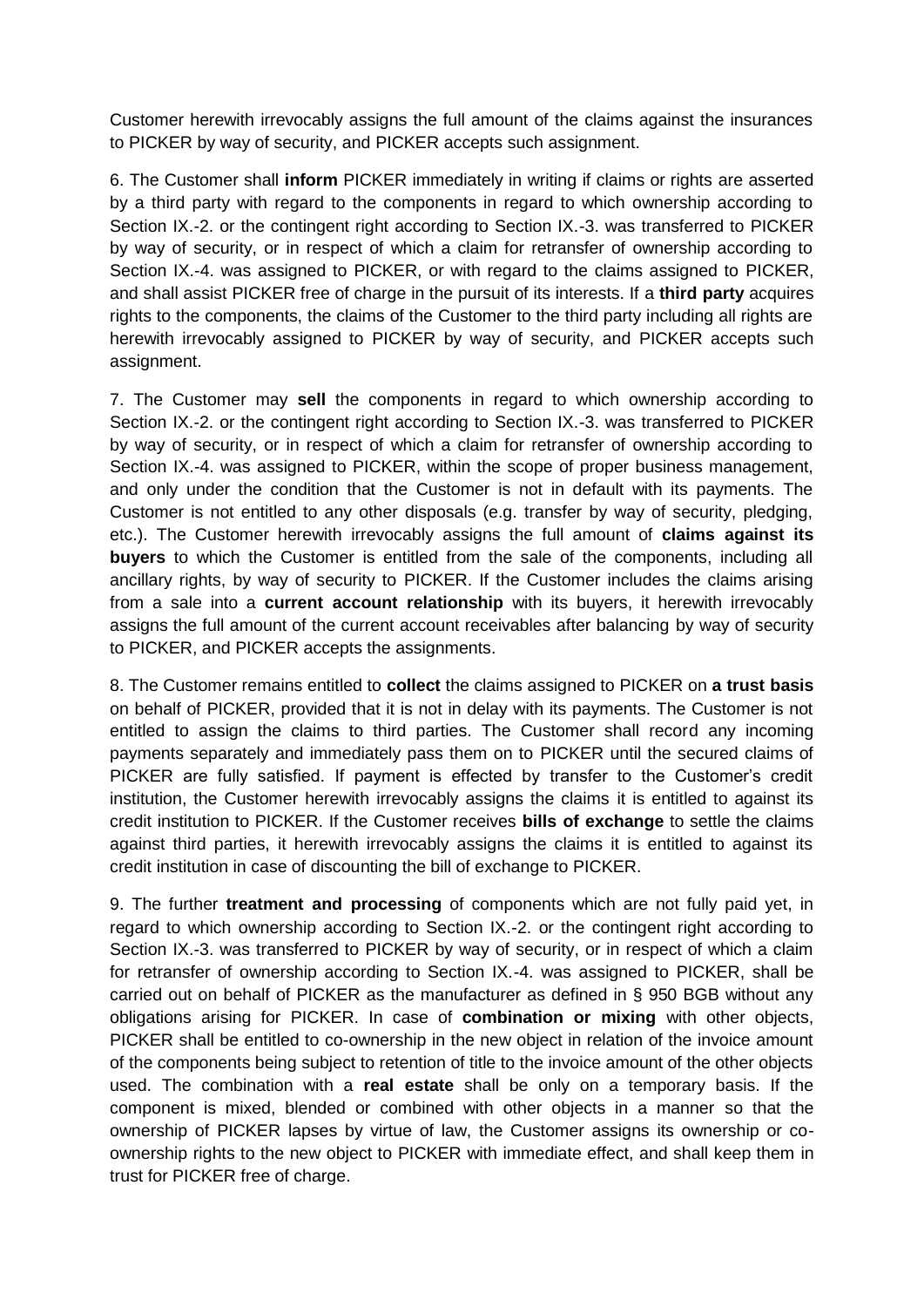10. The Customer shall inquire if necessary to what extent the components still serve to secure claims of PICKER. PICKER is not obligated to quantify the extent of the security interests upon any payments without being requested. If components which are not fully paid yet are still in the custody of the Customer, PICKER shall **release components** at the Customer's request, to the extent that the invoice value of the components exceeds the total amount of unsettled receivables by more than 20% and PICKER has no rights of separations with regard to the components. This applies accordingly to the extent that ownership transferred by way of security or the contingent right to components or the claim for retransfer has been replaced by claims against third parties, which are asserted by PICKER on its own behalf. Apart from that, PICKER shall release securities at the Customer's request, to the extent that the market value of the securities exceeds the total amount of the secured receivables by more than 50% plus value-added tax incurred at the time of utilization.

11. If any components which are not fully paid yet, in regard to which ownership according to Section IX.-2. or the contingent right according to Section IX.-3. was transferred to PICKER by way of security, or in respect of which a claim for retransfer of ownership according to Section IX.-4., are in the custody of the Customer and the opening of insolvency proceedings on the Customer's assets is applied for, or the Customer fails to fulfill its obligations owed to PICKER or third parties without stating a justifying cause, PICKER may **revoke the Customer's right to ownership** and demand the surrender of the components without cancellation of the contract. PICKER is not entitled to demand surrender if the insolvency administrator decides to perform the contract and the price of the goods has been paid.

12. In case of withdrawal from the contract, in particular for delayed payment of the Customer, PICKER is entitled to **sell** the components **in the open market** and satisfy its claims from the proceeds. Notwithstanding any other rights which PICKER is entitled to, the Customer is obligated to reimburse PICKER for the **expenses** of contract conclusion, for contract execution so far and dissolution of the contract, as well as the costs for the return of the components, and pay a **user charge** of 5% of the value of the components for each commenced month since the risk has passed.

### **X. Other provisions**

1. To comply with the **written form**, it is neither required to sign documents with one's own name nor with an electronic signature. Notifications by telex or e-mail comply with the written form as well as other forms of text, without it being required that the end of the statement is particularly identified as such.

2. PICKER shall **process the data** about the Customer obtained in connection with the business relationship as defined in the Federal Data Protection Act.

3. Without PICKER waiving any further rights, the Customer shall indemnify PICKER without restriction against all claims of third parties which are asserted against PICKER on the basis of **product liability** or other provisions, to the extent that the liability is based on circumstances which are established by the Customer or other third parties without the express written consent of PICKER, such as the presentation of the product. The exemption shall also include in particular the compensation of expenses incurred by PICKER, and shall be assured by the Customer waiving further preconditions or other defenses, in particular waiving compliance with monitoring and recall obligations, and waiving the defense of limitation.